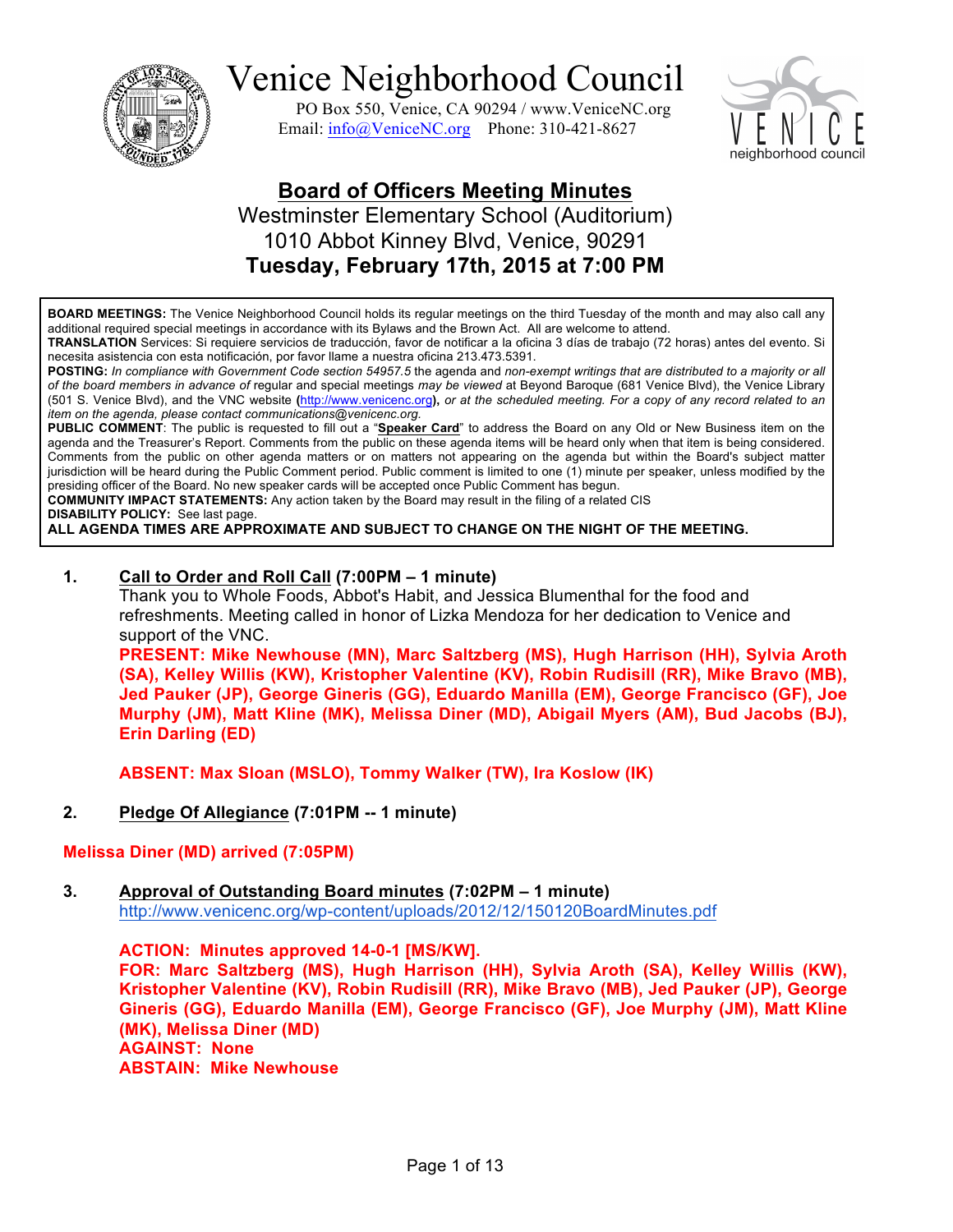

PO Box 550, Venice, CA 90294 / www.VeniceNC.org Email: info@VeniceNC.org Phone: 310-421-8627



**4. Approval of the Board Agenda (7:03PM – 1 minute)**

**ACTION: Agenda approved 14-0-1 [HH/JP]. FOR: Marc Saltzberg (MS), Hugh Harrison (HH), Sylvia Aroth (SA), Kelley Willis (KW), Kristopher Valentine (KV), Robin Rudisill (RR), Mike Bravo (MB), Jed Pauker (JP), George Gineris (GG), Eduardo Manilla (EM), George Francisco (GF), Joe Murphy (JM), Matt Kline (MK), Melissa Diner (MD) AGAINST: None ABSTAIN: Mike Newhouse**

**5. Declaration of Ex Parte Communications or Conflicts-Of-Interest (7:04PM -- 1 minute)**  All Board members shall declare any ex parte communications or conflicts-of interest relating to items on this meeting's agenda. **None**

### **Abigail Myers (AM) arrived 7:10PM**

- **6. Scheduled Announcements and Presentations (7:05PM – 73 minutes)**
- **A Public Safety - LAPD Report (5 minutes):** Senior Lead Officers Peggy Thusing (25120@lapd.lacity.org), Kristan Delatori (32914@lapd.lacity.org), Gregg Jacobus, 35162@lapd.lacity.org, Lt. Lydia Leos 23216@lapd.lacity.org , OFW Beach Detail Supervisor. *Includes a monthly Venice crime report and updates on law enforcement issues in Venice.* Intro of Captain Nicole Alberca Crime rates are up from the year (almost double). Register your bike with National Registry, LAPD has door handles with info. 3/11 meeting on ABC licenses and 3/19 at Starbucks on Centinela with police.
- **B Government Reports (15 minutes)** (Representatives have standing place on the agenda, but are not always available to attend)
	- City Councilmember Mike Bonin, Cecilia Castillo, Field Deputy, Cecilia.Castillo@lacity.org (310-568-8772) Construction on parking lots off Abbot Kinney to occur in March. Clean Up on Ocean Front Park now twice a month. Small Business workshop 2-4PM 3/18 at Westminster Offices, register online.
	- Congressman Ted Lieu, Representative Janet Turner 310-321-7664 janet.turner@mail.house.gov Congressman is being sworn in at UCLA on Saturday, email to RSVP. Anthemfacts.com for people affected by the recent hacking. Art Contest for student who win trip to D.C. and get artwork hung in Capitol for year.
	- State Senator Ben Allen, Representative Sam Liu 310-318-6994, samuelliu@sen.ca.gov
	- State Assemblyperson Autumn Burke, Rep Odysseus Bostick 310.412.6400 odysseusbostick@asm.ca.gov Legislation due soon, no legislative details yet. Swearing in this Saturday for Assembly woman, need to RSVP to attend.
	- LA County Supervisor Sheila Kuehl
	- Mayor Eric Garcetti, Westside Deputy, Daniel Tamm, (Daniel.Tamm@Lacity.org) 213-978-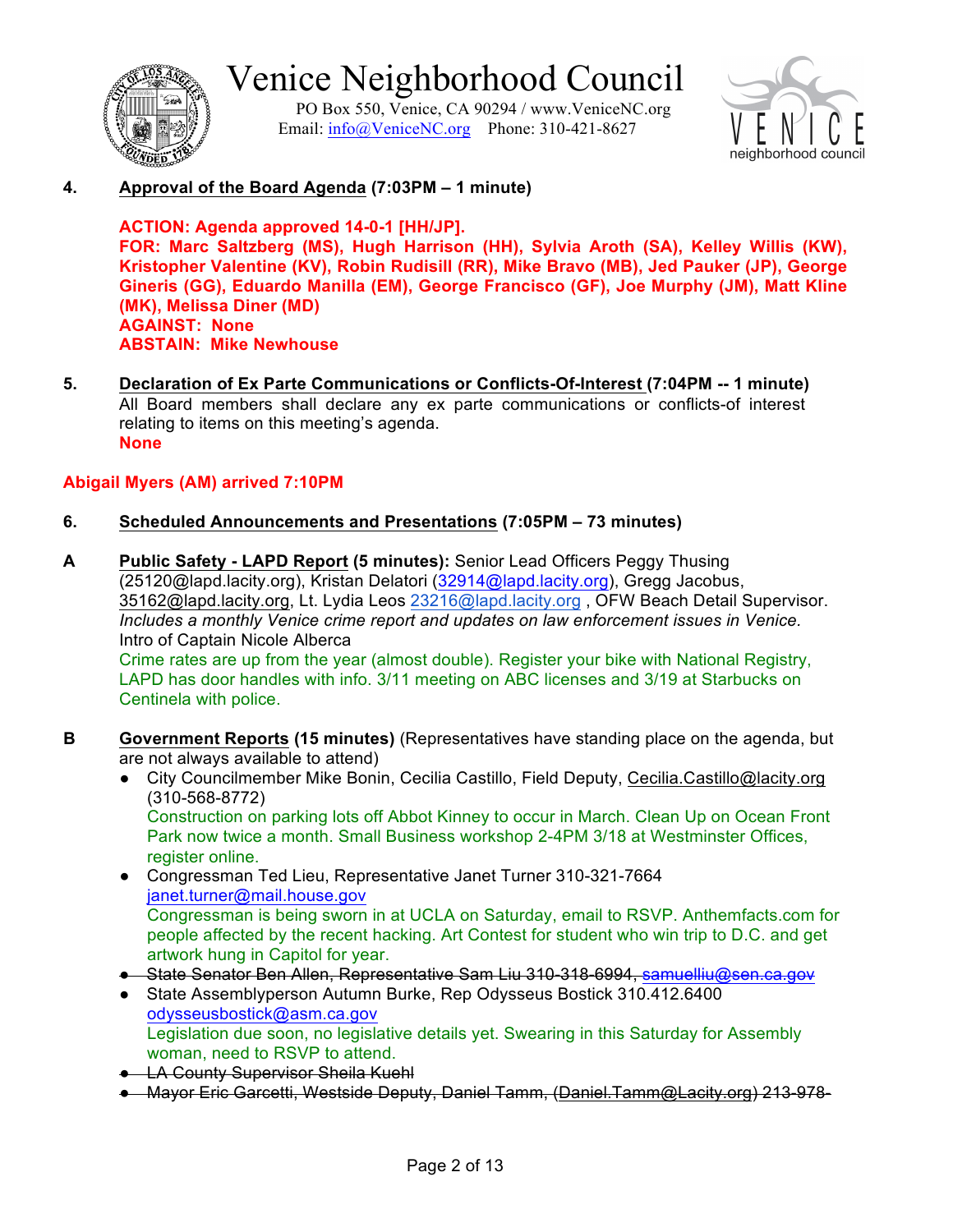

PO Box 550, Venice, CA 90294 / www.VeniceNC.org Email: info@VeniceNC.org Phone: 310-421-8627



0836

## **C VNC Announcements (5 Minutes)**

- President Mike Newhouse (President@VeniceNC.org)
- Vice President Marc Saltzberg (VicePresident@VeniceNC.org)
- Westside Regional Alliance of Councils- Mike Newhouse, WRAC President, Marc Saltzberg, VNC Representatives. (Chair@westsidecouncils.org),
- Los Angeles Neighborhood Council Coalition (LANCC) Ivan Spiegel (Parliamentarian@VeniceNC.org)

## Community Improvement Projects Applications due 4/1.

- VNC Representative to DWP: Dede Audet
- Venice Chamber Of Commerce: Catherine Chevalier, President VCC (Catherine@notmaurice.com)

### **D Green Venice Expo Town Hall (2 minutes)** (Sylvia Aroth chair.outreach@venincenc.org)

Actor and Sustainable Green Activist Ed Begley, Jr. will serve as the keynote speaker at the first annual Green Venice Expo to be held Saturday, February 28th from 12 noon till 6pm at Mark Twain Middle School located at 2224 Walgrove Avenue, Venice. WHOLE FOODS of Venice located on Lincoln Boulevard will serve as the event's primary sponsor.

#### **E Airport Committee Report on Environmental Impact (10 minutes)** (Abigail Myers abigail.myers@venicenc.org) Report can be found online on the Committee's webpage.

### **Bud Jacobs (BJ) arrived at 7:40PM**

**F Mass, Scale and Character Presentation (30 minutes-15 minute presentation and 15 minutes for questions)** (Sue Kaplan chair.massandscale@venicenc.org)

The VNC Mass, Scale and Character Committee will make a presentation to help people understand what these three principles are and their relationship to the planning documents applicable to the Venice Coastal Zone.

Delayed for technical reasons until after LUPC items.

Public Comment: Carolyn Rios, Elizabeth Wright, David Hertz, Yolanda Gonzalez, Tibby Rothman

### **G VCH – AMCOE Presentation (5 minutes)** (Kendelle Matheny kmatheny@vchcorp.org)

Venice Community Housing has been tasked with doing community outreach regarding a change in how gas meters are read. This change will affect everyone in the state of California, and VCH will be working to ensure all Venice residents are aware of this change. Gas meters will be monitored wirelessly and allow users to track usage online.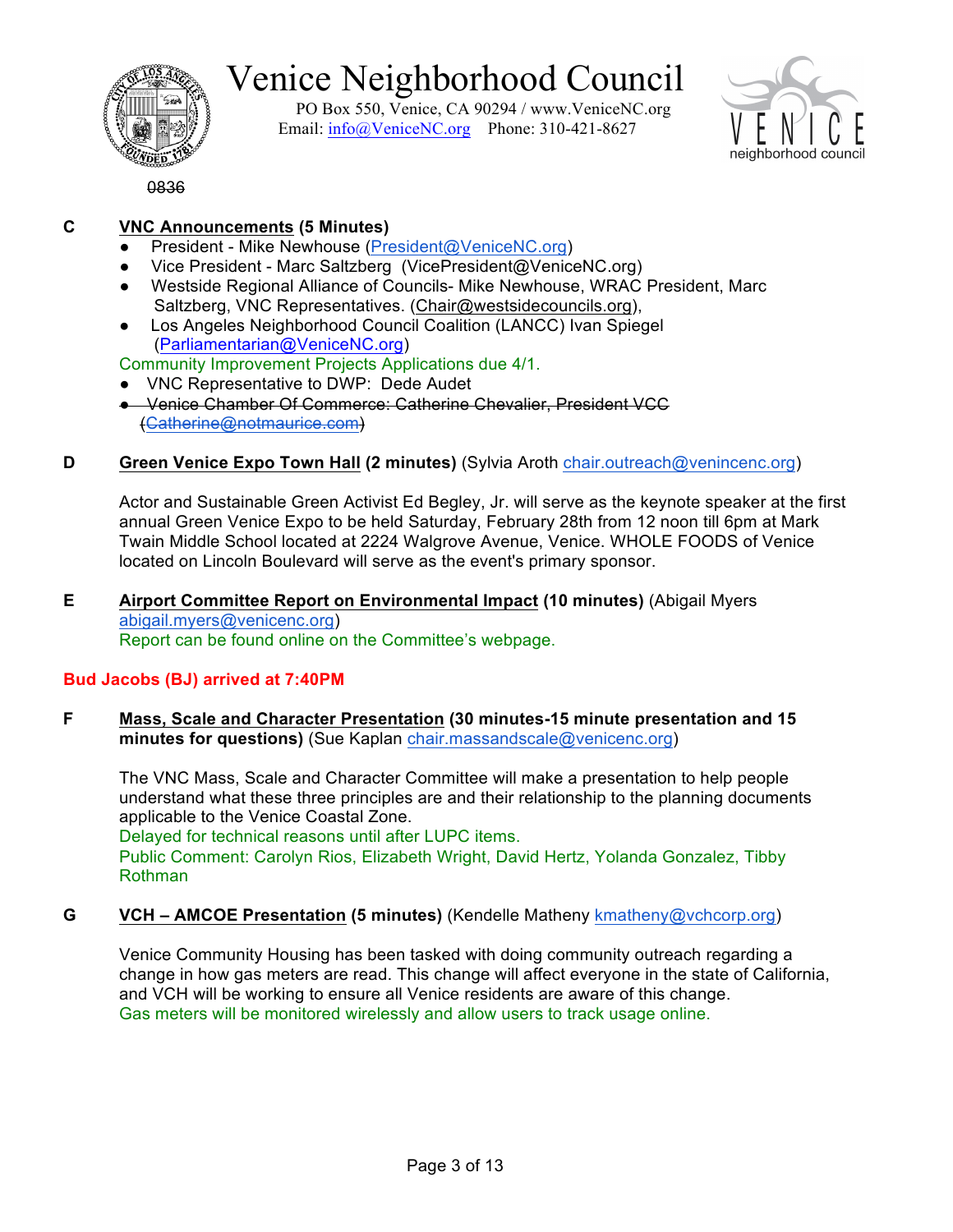

PO Box 550, Venice, CA 90294 / www.VeniceNC.org Email: info@VeniceNC.org Phone: 310-421-8627



### **7. General Consent Calendar (8:18PM -- 1 minute)**

[All agenda items on the Consent Calendar will pass when the Consent Calendar is approved. *No discussion or Public Comment is allowed on any item. Items may be removed by any board member or stakeholder. Removed items will go to the end of the agenda and be treated as regular agenda items with discussion and public comment.]*

#### **A Flooding Options** (DeDe Audet daudet@ca.rr.com)

**MOTION:** Whereas for at least twenty years, certain areas of Venice flood whenever a high, high tide (also referred to as a King Tide) is coincident with a rainstorm,

Therefore, be it resolved the Venice Neighborhood Council asks Los Angeles City Councilman Mike Bonin to secure reports from Los Angeles City Public Works and the Los Angeles County Flood Control District by June 30, 2015 on what options are available to address this problem in view of our rising sea level.

#### **B Support for Superintendent of Venice Beach Park** (Marc Saltzberg VicePresident@venicenc.org)

**MOTION:** The Venice Neighborhood Council recommends that the Mayor include in the proposed 2015-2016 City Budget he sends to City Council a line item in the Department of Recreation and Parks (RAP) Budget for a "Superintendent of Venice Beach Park" as suggested by RAP.

A letter shall be sent Eric Garcetti, Mayor, City of Los Angeles; Michael Shull, Acting General Manager, RAP; Kevin Regan, Assistant General Manager, RAP; Mike Bonin, 11th District City Council Member, and the members of the LA City Council Budget Committee

#### **C Create VNC Standing Rule 30: Records Retention Policy** (Ira Koslow for REC ira.koslow@venicenc.org)

**MOTION:** Standing Rule 30: Paper records of the VNC do not need to be retained for more than five years. Approved by REC on 2/2/15 2-0-0 (HH/IK)

#### **D Support for Council File 14-1624 – Report on Process of Community Improvement Projects** Marc Saltzberg on behalf of Western Regional Alliance of Councils (WRAC) (VicePresident@venicenc.org)

**MOTION:** The Venice Neighborhood Council shall submit a community impact statement in support of Council File 14-1624

(http://cityclerk.lacity.org/lacityclerkconnect/index.cfm?fa=ccfi.viewrecord&cfnumber=14-1624), which asks that the Public Works department, with assistance from DOT, Planning, CA, DONE, CAO and CLA, be instructed to present a report setting ways and means by which the City may best serve community organizations seeking to undertake community improvement projects. The report should include but not be limited to a discussion of the following key elements: establishing a single point of contact for inquires and technical assistance, identifying efficiencies and streamlining of all existing processes and permits, resolution of liability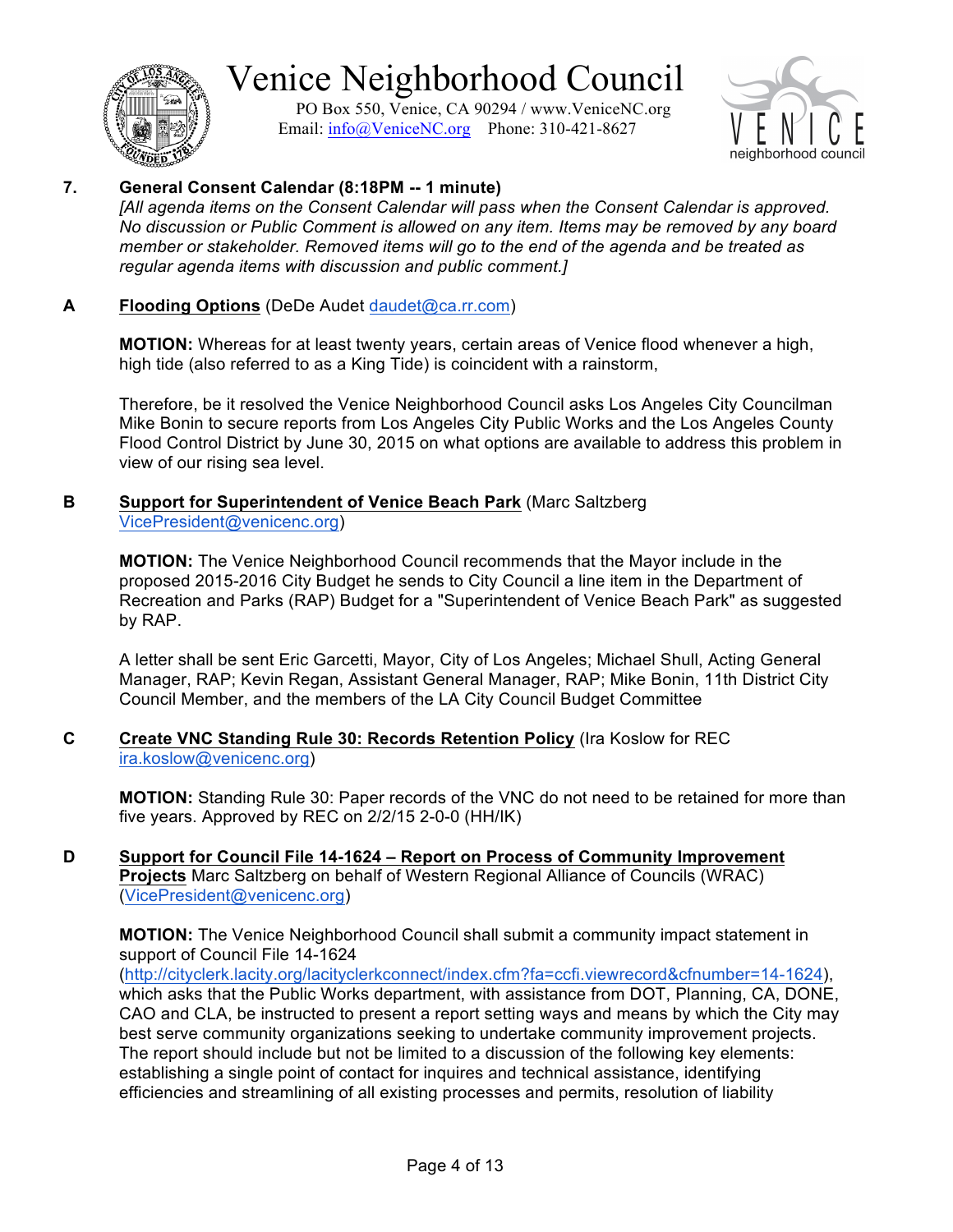

PO Box 550, Venice, CA 90294 / www.VeniceNC.org Email: info@VeniceNC.org Phone: 310-421-8627



responsibilities which can hinder volunteer efforts, and outreach strategy for stakeholder input.

**E Support for Council File 14-1738 – Report by LAPD on Body-Worn Cameras (**Marc Saltzberg on behalf of Western Regional Alliance of Councils (WRAC) (VicePresident@venicenc.org)

**MOTION:** The Venice Neighborhood Council shall submit a community impact statement in support of Council File 14-1738

(http://cityclerk.lacity.org/lacityclerkconnect/index.cfm?fa=ccfi.viewrecord&cfnumber=14-1738) asking that the Police Department (LAPD) report on the status of its plan to issue body-worn cameras to LAPD Officers. The report should include the results of the pilot program in Central Division, information on what vendor will be selected to provide the cameras, the purchase and implementation timeline, and information on how the Department will deploy the cameras across the City.

**F Support for Council File 15-0026 – Development Conditions Database** Marc Saltzberg (VicePresident@venicenc.org)

**MOTION:** The Venice Neighborhood Council shall submit a community impact statement in support of Council File 15-0026

(http://cityclerk.lacity.org/lacityclerkconnect/index.cfm?fa=ccfi.viewrecord&cfnumber=15-0026) asking that a Development Conditions database be developed and maintained. A Development Conditions Database could be an online, searchable public portal for information on approved projects and developments. The database could have a separate entry for each address or project, with separate hyperlinks for each condition or requirement, providing details on the condition, contact information for the agency or employee responsible for monitoring compliance, dates of inspections, and .pdf files of all certified compliance reports. Such a database would give the public an easy way to discover and track conditions, would create transparency, and would make it easier for city departments to track and record their compliance reviews.

**G Support for Council File 15-0020 – Collecting Fees Related to Condition Compliance** Marc Saltzberg (VicePresident@venicenc.org)

**MOTION:** The Venice Neighborhood Council shall submit a community impact statement in support of Council File 15-0020

(http://cityclerk.lacity.org/lacityclerkconnect/index.cfm?fa=ccfi.viewrecord&cfnumber=15-0020) asking that the Planning Department to report back in 45 days on the best practices of other jurisdictions, including the County of Los Angeles, to ensure proper resource allocation for condition inspections and enforcement AND further asks that the Council instruct the Planning Department, in consultation with the City Attorney, and any other appropriate City depaltment, bureau, or agency, to work cooperatively to propose a method by which inspection fees related to condition compliance are required and collected by the City prior to the release of any final approval of a projects

Additional requirements are frequently placed on development projects through conditions of approval. "…often these conditions go overlooked because of the City's lack of resources to enforce its own conditions. On 01/06/2015, the Los Angeles Times published an article, "In L.A., Conditions Placed on Developers Go Unheeded (http://www.latimes.com/local/cityhall/la-me-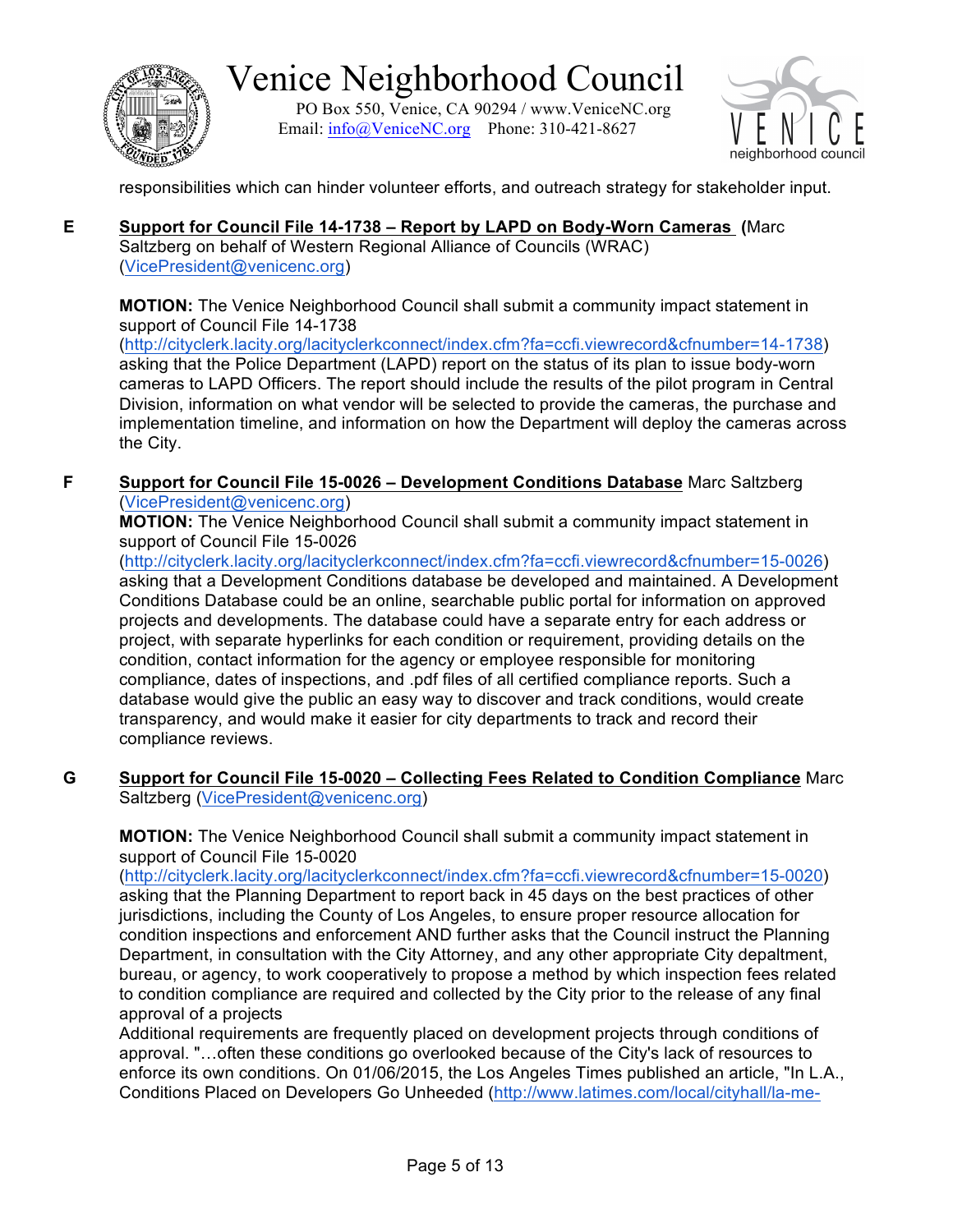

PO Box 550, Venice, CA 90294 / www.VeniceNC.org Email: info@VeniceNC.org Phone: 310-421-8627



development-ignored-20150105-story.html#page=1)," that spoke to the need for additional fees to cover the expense of allocating more staff to inspect and enforce the conditions of approval on the City's many projects. In other jurisdictions, such as Los Angeles County, conditions of approval specify the number of inspections required over the duration of the grant term necessary to ensure proper compliance with the conditions of approval. The conditions also obligate an applicant to cover the cost of such inspections. This approach ensures that the City has the resources it needs to enforce commitments made to the community, and helps to keep neighborhoods first.

**H Support for Markers Identifying the Location of Historic Venice Canals** (Dennis Hathaway venicedd@gmail.com), (Marc Saltzberg on behalf of Neighborhood Committee VicePresident@venicenc.org)

**MOTION:** The Venice Neighborhood Council approves the concept of installing markers (plaques/signage) showing the location of the Venice Canals that have been paved over and recommends that a VNC Ad Hoc Committee be formed to investigate, work with the city and other groups (such as the Venice Chamber of Commerce, Venice Historical Society and Venice Heritage Foundation) and participate in implementing the idea.

**I Support for Cushy Tushy Diaper Drive** Nancy Feinberg (nancraef@aol.com); Marc Saltzberg on behalf of the Neighborhood Committee (VicePresident@venicenc.org)

**MOTION:** The VNC Board agrees to be a sponsor of the Cushy Tushy Diaper Drive. Nancy Feinberg and Faith Spelbring of First Lutheran Venice are planning a diaper drive on Saturday, May 2 in front of First Lutheran Venice at 815 Venice Blvd 10-1. They will be accepting diaper donations and distributing them to local Venice organizations that have a client population that would be in need of this service. All recipients will need to submit an application specifying the needs of their clientele and be approved.

Approved by NHC on 1/29 by a vote of: 12-0-1

**J Bike Path Illumination and Widening** (Melissa Diner on behalf of the Ocean Front Walk Committee melissa.diner@venicenc.org)

**MOTION:** Whereas, the bike path is currently unsafe, hazardous and injury prone, the Venice Neighborhood Council supports the widening of the bike path and the implementation of lighting including glow in the dark, box dots, striping etc. on the bike path. Approved by OFW 6-0-0 Shelly Motion, Gail second **Pulled from consent calendar**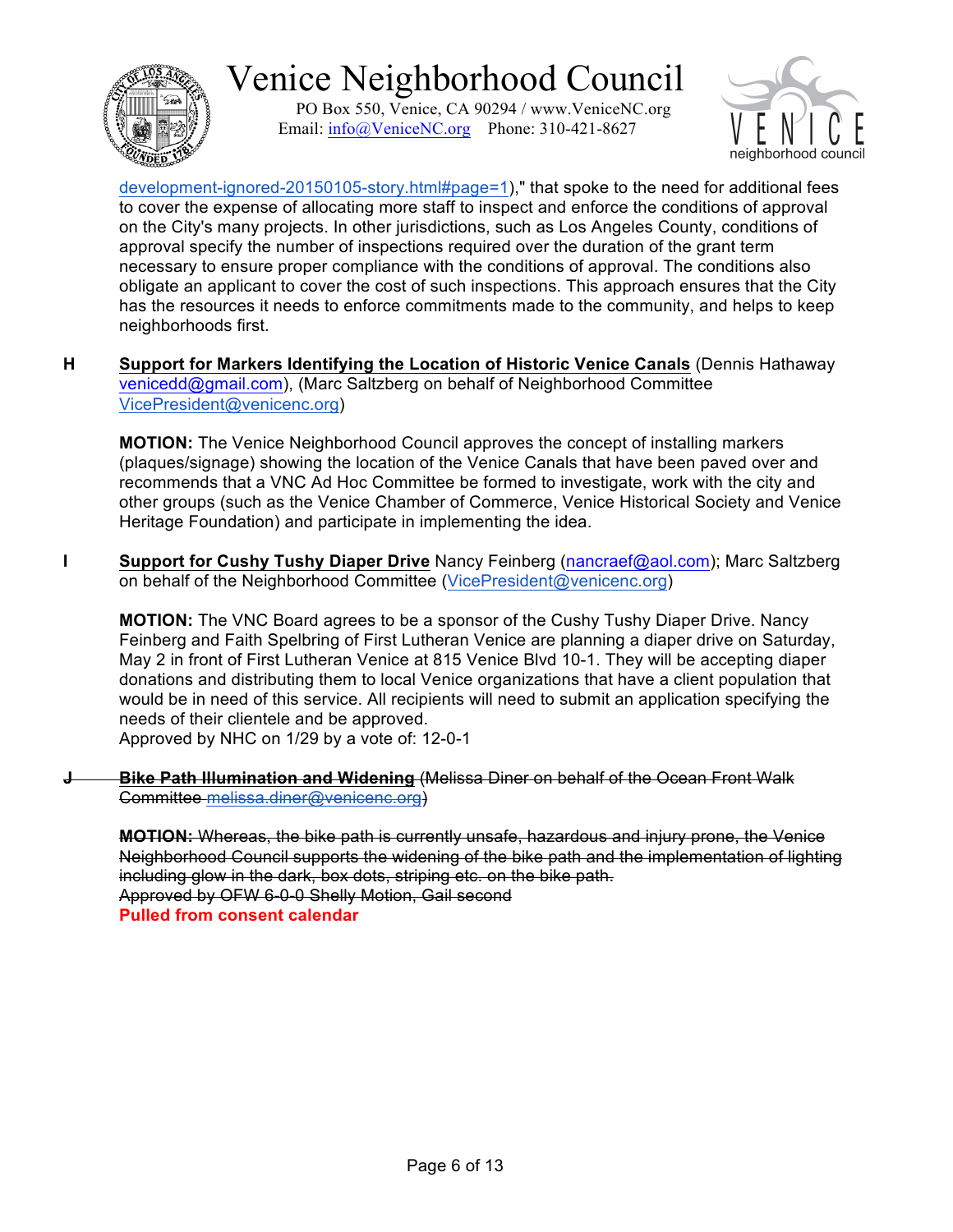

PO Box 550, Venice, CA 90294 / www.VeniceNC.org Email: info@VeniceNC.org Phone: 310-421-8627



### **K Online police report implementation** (Melissa Diner melissa.diner@venicenc.org)

**MOTION:** The Venice Neighborhood Council recommends that the city of Los Angeles and LAPD immediately implement a way to submit police reports online.

**ACTION: Consent Calendar approved as amended 16-0-1 [MS/JP]. FOR: Marc Saltzberg, Kristopher Valentine, Hugh Harrison, Robin Rudisill, Jed Pauker, Sylvia Aroth, Mike Bravo, Melissa Diner, George Francisco, George Gineris, Matt Kline, Eduardo Manilla, Joe Murphy, Abigail Myers, Kelley Willis, Bud Jacobs AGAINST: None ABSTAIN: Mike Newhouse**

### **8. Land Use and Planning Committee (LUPC) Consent Calendar (8:19 PM -- 1 minute)**

*[All agenda items on the Land Use and Planning Committee (LUPC) Consent Calendar will pass when the LUPC Consent Calendar is approved. No discussion or Public Comment is allowed on any item. Items may be removed by any Board member or Stakeholder. Removed items will go to the end of agenda item 11. Land Use and Planning Committee and will be treated as regular LUPC agenda items, with discussion and public comment.]*

**A 75 Windward Ave (CUP for WTF)**, North Venice Subarea ZA-2014-3979-CUW and ENV-2014-3980-CE CITY HEARING: not yet scheduled Project Description: Conditional use for new rooftop unmanned wireless telecommunications facility (WTF). Project height = ??. Applicant: Lena Mik, rep for Verizon Wireless LUPC Staff: Kathleen Rawson

**MOTION:** The VNC Board recommends upholding the VNC's recommendation to deny the project at 1515 Pacific Ave. On October 21, 2014 the VNC Board stated that "as according to the Venice Land Use Plan this building is within the boundaries of the Windward Historic Arcade, which has been identified as a significant architectural and cultural landmark in the Venice Coastal Zone and as such the WTF screens should be moved to a location where they cannot be seen from the street." This project for 75 Windward Ave is the same proposal, in the same location, but is using a different street address.

Approved by LUPC on 2/3/15 by a vote of 8-0-0 (KR/MK) *http://www.venicenc.org/1515-pacific-ave/*

### **B Land Use & Planning Process Recommendation re. Coastal Commission**

**MOTION:** The Venice Neighborhood Council Board requests that the California Coastal Commission treat the VNC as an "interested party" and provide to the VNC all Venice-related:

- 1. CDP's issued,
- 2. CDP exemption, revocation and any other decision/opinion/approval letters,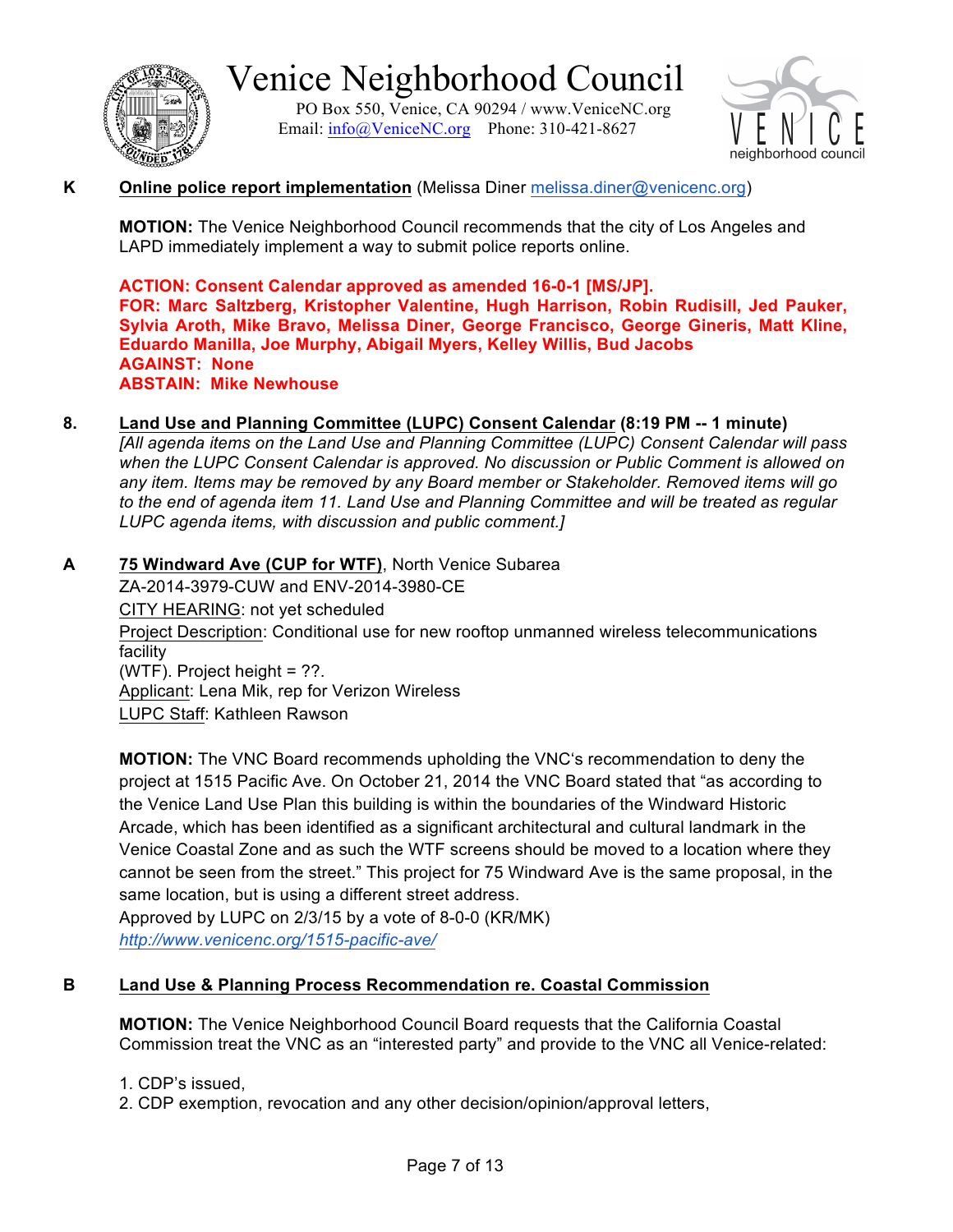

PO Box 550, Venice, CA 90294 / www.VeniceNC.org Email: info@VeniceNC.org Phone: 310-421-8627



- 3. Notice of the start and end of Coastal Commission appeal periods for City CDP determinations and City CDP exemptions (CEX) received by the Coastal Commission (these are not trackable as there appears to be no deadline being followed by the City in submitting these determinations and exemptions to the Coastal Commission), and
- 4. CDP and Administrative permit applications, directly to the VNC President, the VNC Vice-President and the Land Use and Planning Committee Chair, upon receipt, issuance or approval, by both email and U.S. mail, at the email and postal addresses as per the thencurrent VNC website.

Approved by LUPC on 2/3/15 by a vote of 8-0-0 (RR/MK)

## **C Land Use & Planning Process Recommendation re. City Planning**

**MOTION:** The Venice Neighborhood Council Board requests that LA City Planning (including specifically the Advisory Agency as well as all other departments of LA City Planning) treat the VNC as an "interested party" and provide to the VNC all Venice-related:

- 1. City Planning Notices,
- 2. Case documents and related correspondence,
- 3. Determinations (including Exhibits),
- 4. Environmental Reports, and
- 5. Other official Policy Planning, including Local Coastal Plan (LCP), related, reports or correspondence, directly to the VNC President, the VNC Vice-President and the Land Use and Planning Committee Chair, upon receipt, issuance or approval, by both email and U.S. mail, at the email and postal addresses as per the then-current VNC website.

Approved by LUPC on 2/3/15 by a vote of 8-0-0 (RR/RA)

### **ACTION: LUPC Consent Calendar approved 16-0-1 [RR/HH].**

**FOR: Marc Saltzberg, Kristopher Valentine, Hugh Harrison, Robin Rudisill, Jed Pauker, Sylvia Aroth, Mike Bravo, Melissa Diner, George Francisco, George Gineris, Matt Kline, Eduardo Manilla, Joe Murphy, Abigail Myers, Kelley Willis, Bud Jacobs, AGAINST: None ABSTAIN: Mike Newhouse**

- **9. Announcements & Public Comment on items not on the Agenda (8:20PM -- 10 minutes)** *[No more than 1 minute per person – no Board member announcements permitted] Yolanda Gonzalez, Susan Heins, Sarah Blanch – Workshop on ABC Liquor Licenses 3/11 at Oakwood Rec Center, Rob Dan*
- **10. Old Business** *[Discussion and possible action]*

### **Erin Darling (ED) arrived 8:05PM**

- **11. LUPC (8:30PM – 35 minutes) (**Robin Rudisill on behalf of LUPC, Chair-lupc@VeniceNC.org) *[Discussion and possible action]*
- **A 29-47 Windward (surface parking lot)**; North Venice Subarea **(15 minutes)** ZA-2014-3650-CDP and ENV-2014-3651-CE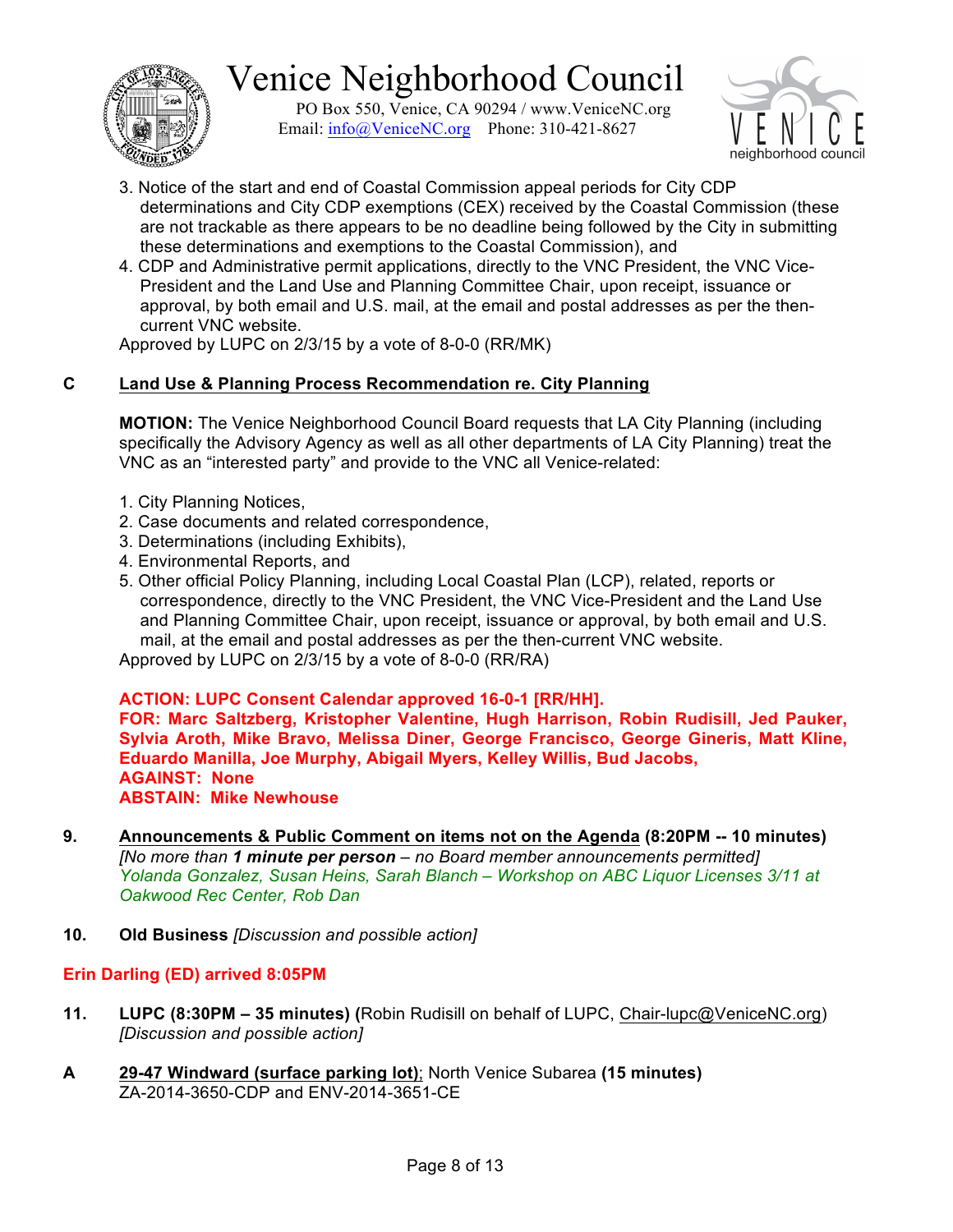PO Box 550, Venice, CA 90294 / www.VeniceNC.org Email: info@VeniceNC.org Phone: 310-421-8627



## CASE NOT YET SCHEDULED FOR CITY HEARING

Project Description: add 30 automated/hydraulic car lifts (11'9.75" X 8'3" and 14' high, including auto height) to a surface beach parking lot, increasing capacity of lot from 38 to 68 spaces, Dual Permit Jurisdiction Coastal Zone, C2 zone.

Applicant: Clare Bronowski & Dillon Johnson

LUPC Staff: Kathleen Rawson & Gabriel Ruspini

**MOTION:** The VNC Board recommends approval of the project as presented.

Approved by LUPC on 12/4/14 by a vote 3-2-1 (RD/MM)

The LUPC Chair would like the Board to note: the Chair broke a 2-2 tie, resulting in LUPC recommendation for approval of the project.)

*http://www.venicenc.org/29-47-windward-ave/*

**Public Comment: Clare Bronowski on behalf of Glaser Weil for owner Tony Bell in favor of adding 30 parking spaces via Hydraulic Car Lifts.**

**In favor: Melanie Murez, Yolanda Gonzalez, James Murez, Jack Hoffmann, Daniel Samakov, Carl Lambert on behalf of Venice Chamber of Commerce, Catherine Williams, David Hertz**

**ACTION: Amendment to not allow hydraulic lift in front of mural removing four spots from proposed plan fails 7-9-2 [ED/GG]**

**FOR: Robin Rudisill, Jed Pauker, Mike Bravo, Erin Darling, George Gineris, Eduardo Manilla, Kelley Willis**

**AGAINST: Marc Saltzberg, Kristopher Valentine, Hugh Harrison, Sylvia Aroth, Melissa Diner, George Francisco, Matt Kline, Abigail Myers, Bud Jacobs ABSTAIN: Mike Newhouse, Joe Murphy**

**Motion approved 13-4-1 [RR/MD]. FOR: Marc Saltzberg, Kristopher Valentine, Hugh Harrison, Robin Rudisill, Jed Pauker, Sylvia Aroth, Mike Bravo, Melissa Diner, George Francisco, Matt Kline, Eduardo Manilla, Abigail Myers, Bud Jacobs, AGAINST: Erin Darling, George Gineris, Joe Murphy, Kelley Willis ABSTAIN: Mike Newhouse**

**B 2815 Ocean Front Walk (SFD)**, North Venice Subarea **(10 minutes)** APCW-2014-3157-SPE-SPP-CDP and ENV-2014-3158-EAF CITY HEARING: not yet scheduled Project Description: Legalize conversion of existing storage space to 3rd dwelling unit, in the Dual Permit Jurisdiction Coastal Zone, RD1.5-1-0 zone Applicant: Henry Ramirez & Joey Alarcon LUPC Staff: Gabriel Ruspini *Documents will be provided at meeting.*

**MOTION:** The VNC Board recommends approval of the conversion of an existing storage space to a third dwelling unit, on the condition that the proposed third unit be set aside in perpetuity as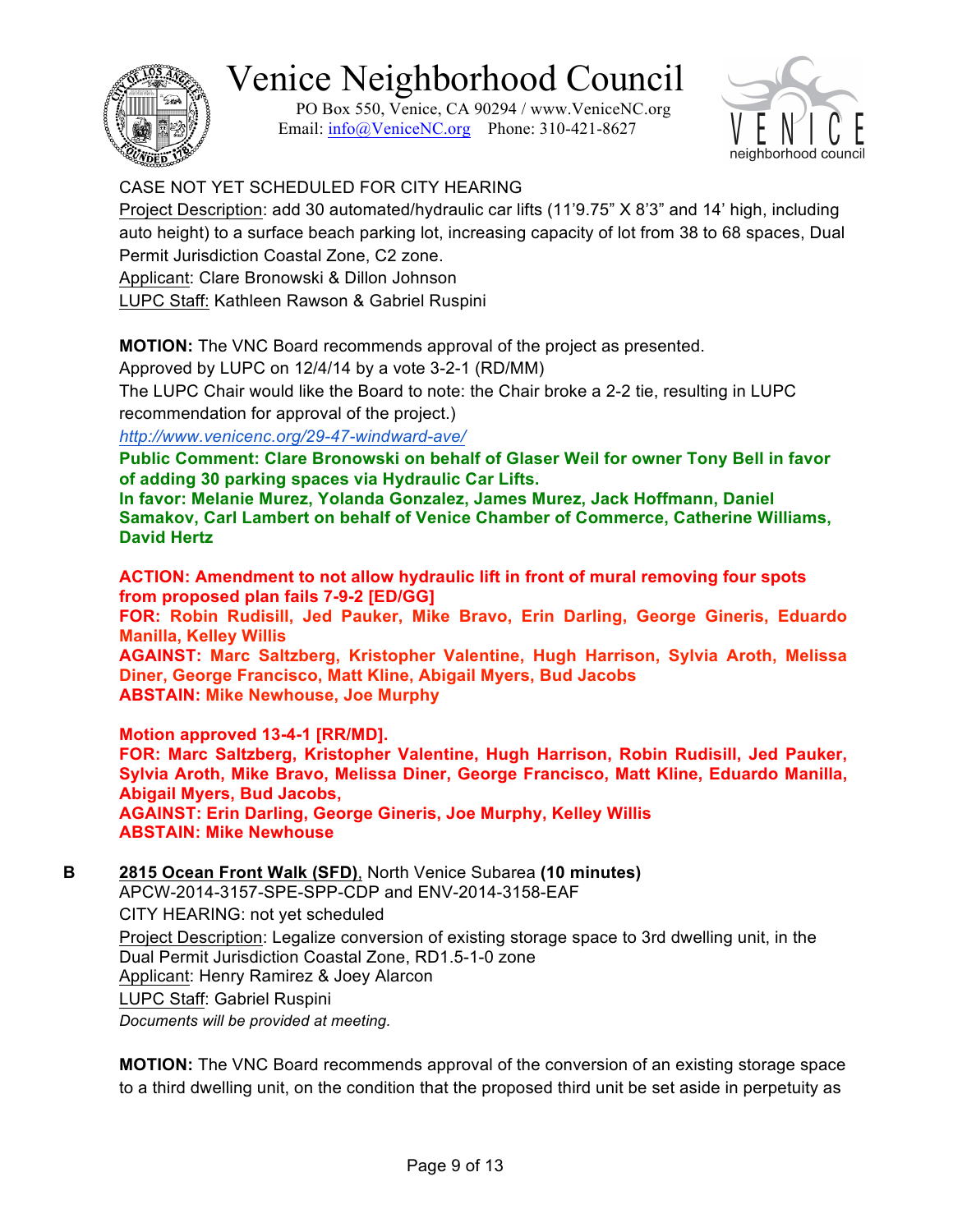

PO Box 550, Venice, CA 90294 / www.VeniceNC.org Email: info@VeniceNC.org Phone: 310-421-8627



an affordable unit. Approved by LUPC on 1/27/15 by a vote of 7-0-0 (GR/KR)

## **ACTION: Motion approved 16-0-2 [RR/ED].**

**FOR: Marc Saltzberg, Kristopher Valentine, Hugh Harrison, Robin Rudisill, Jed Pauker, Sylvia Aroth, Mike Bravo, Erin Darling, Melissa Diner, George Francisco, George Gineris, Matt Kline, Eduardo Manilla, Abigail Myers, Kelley Willis, Bud Jacobs AGAINST: None ABSTAIN: Mike Newhouse, Joe Murphy**

#### **C 417 Washington Blvd (CUB for existing restaurant, "Le Celier")**, Southeast Venice Subarea **(10 minutes)**

ZA-2014-3998-CUB and ENV-2014-3999-CE CITY HEARING: not yet scheduled Project Description: Sale of full line of alcohol in conjunction with an existing restaurant Applicant: Mark Van Gessel LUPC Staff: Mehrnoosh Mojallali *Documents will be provided at meeting.*

**MOTION:** The VNC Board recommends approval of this request to upgrade on-site sales of beer and wine to a full line of alcoholic beverages, in conjunction with an existing full-service restaurant as a convenience to its customers.

Approved by LUPC on 1/27/15 by a vote of 7-0-0 (MM/TD)

## **ACTION: Motion approved 17-0-1 [RR/HH].**

**FOR: Marc Saltzberg, Kristopher Valentine, Hugh Harrison, Robin Rudisill, Jed Pauker, Sylvia Aroth, Mike Bravo, Erin Darling, Melissa Diner, George Francisco, George Gineris, Matt Kline, Eduardo Manilla, Abigail Myers, Kelley Willis, Bud Jacobs, Joe Murphy AGAINST: None**

**ABSTAIN: Mike Newhouse**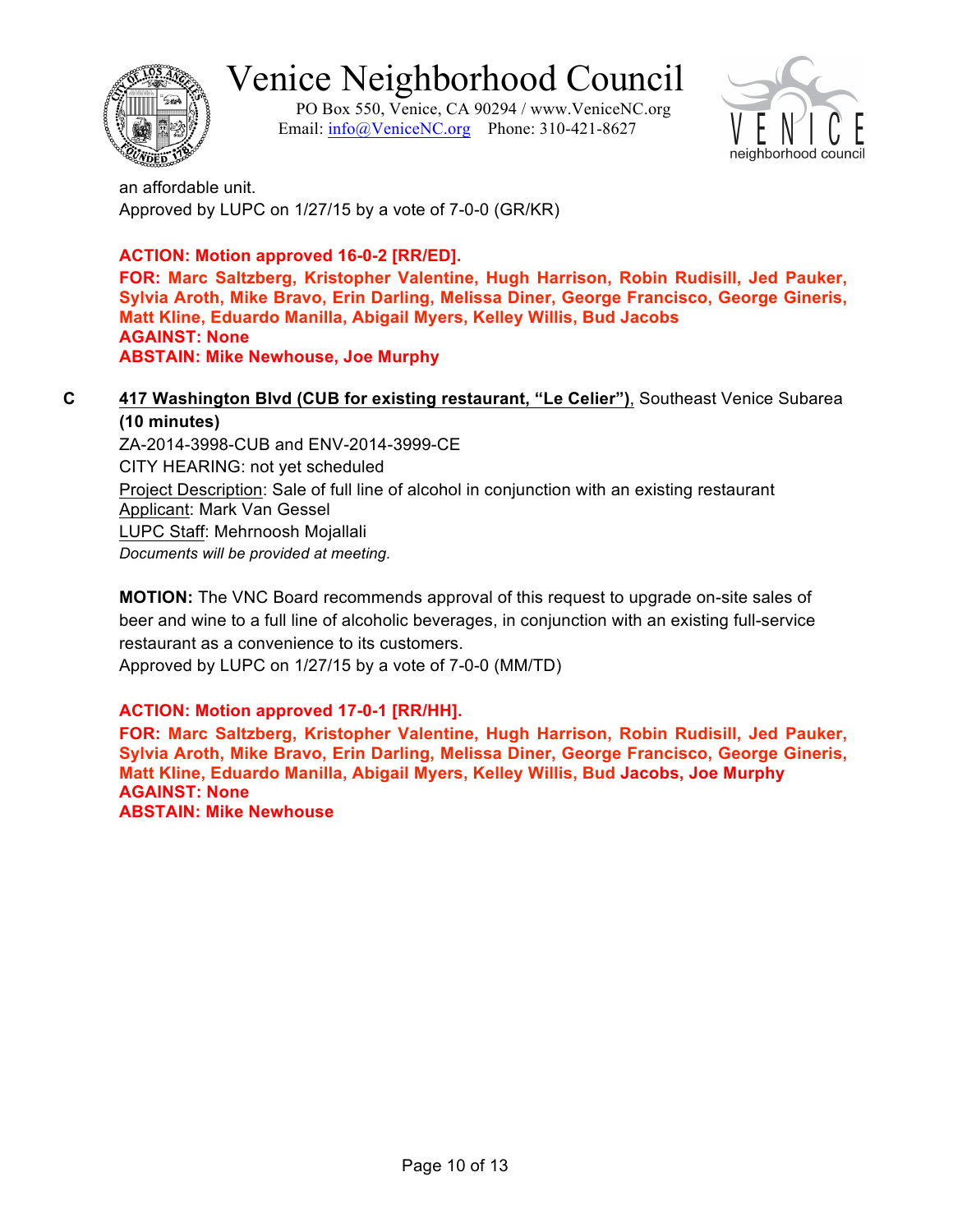

PO Box 550, Venice, CA 90294 / www.VeniceNC.org Email: info@VeniceNC.org Phone: 310-421-8627



- **12. New Business (9:05PM – 30 minutes)** *[Discussion and possible action]*
- **A Free Speech Zone OFW (15 minutes)** Melissa Diner (on behalf of the Ocean Front Walk Committee melissa.diner@venicenc.org)

**MOTION:** Whereas the west side of the boardwalk is designated the "Free Speech Zone", the Venice Neighborhood Council supports the continued enforcement and community self policing of no commercial vending on the west side of the Boardwalk from Navy to 17th, known as the "Free Speech Zone."

Approved by OFW 6-0-0 Gail motion, Shelly second Public Comment: Elizabeth Wright, Carolyn Rios

#### **ACTION: Motion approved 16-0-1 [MD/ED].**

**FOR: Marc Saltzberg, Kristopher Valentine, Hugh Harrison, Robin Rudisill, Jed Pauker, Sylvia Aroth, Mike Bravo, Erin Darling, Melissa Diner, George Francisco, George Gineris, Matt Kline, Eduardo Manilla, Joe Murphy, Kelley Willis, Bud Jacobs AGAINST: None ABSTAIN: Mike Newhouse**

**B Referral of WIDO proposal to WRAC for Implementation (5 minutes)** (Joseph D Murphy joedmur@gmail.com)

**MOTION:** The VNC Board refers the below proposal, which it adopted unanimously at its January 20, 2015 meeting, to the Westside Regional Alliance of Councils, and encourage WRAC to take responsibility for its implementation*:*

The VNC Board endorses in concept and encourages implementation of the below proposal contained in the Discussion Forum Committee's VNC Vision Goals Idea Matrix

| <b>Idea</b>                                                                     | <b>Submitted by</b>                                                                                                                                                                                                                                                                                                                                                                                                                                                                                                                        | <b>Suggested</b>                                                                                                                                                                                                                                                                | <b>Generated while</b>                                                                                                                                          |
|---------------------------------------------------------------------------------|--------------------------------------------------------------------------------------------------------------------------------------------------------------------------------------------------------------------------------------------------------------------------------------------------------------------------------------------------------------------------------------------------------------------------------------------------------------------------------------------------------------------------------------------|---------------------------------------------------------------------------------------------------------------------------------------------------------------------------------------------------------------------------------------------------------------------------------|-----------------------------------------------------------------------------------------------------------------------------------------------------------------|
|                                                                                 | Joe Murphy 310-305-1444 joedmur@gmail.com                                                                                                                                                                                                                                                                                                                                                                                                                                                                                                  | <b>Implementation Strategy</b>                                                                                                                                                                                                                                                  | Brainstorming $\sqrt{}$                                                                                                                                         |
| <b>Walkability</b><br>Impact<br><b>Disclosure</b><br><b>Ordinance</b><br>(WIDO) | Require government departments to prepare & publish<br>a report indicating the impact of their proposed actions<br>on the walkability of the communities in which the<br>actions are to be implemented. Currently, many<br>government departments act without being required to<br>consult a community & without regard to impacts of<br>their actions on community walkability such as: (i)<br>Cutting down trees; (ii) Installing street-lights &<br>telephone poles & bus-stops in sidewalks; (iii)<br>Widening streets; (iv) Unknowns. | Create committee with the<br>necessary expertise to:<br>• Draft & lobby Walkability<br><b>Impact Disclosure Ordinance</b><br>(WIDO) into all applicable<br>ordinances<br>• Arrange for easy community<br>monitoring of compliance of<br>all departments with the<br><b>WIDO</b> | <b>Focus on Children</b><br><b>Participation</b><br><b>Walkability</b><br><b>Diversity</b><br><b>Creativity</b><br><b>Collaboration</b><br><b>Brainstorming</b> |

#### **ACTION: Motion approved 16-0-1 [JM/HH].**

**FOR: Marc Saltzberg, Kristopher Valentine, Hugh Harrison, Robin Rudisill, Jed Pauker, Sylvia Aroth, Mike Bravo, Erin Darling, Melissa Diner, George Francisco, George Gineris, Matt Kline, Eduardo Manilla, Joe Murphy, Kelley Willis, Bud Jacobs AGAINST: None ABSTAIN: Mike Newhouse**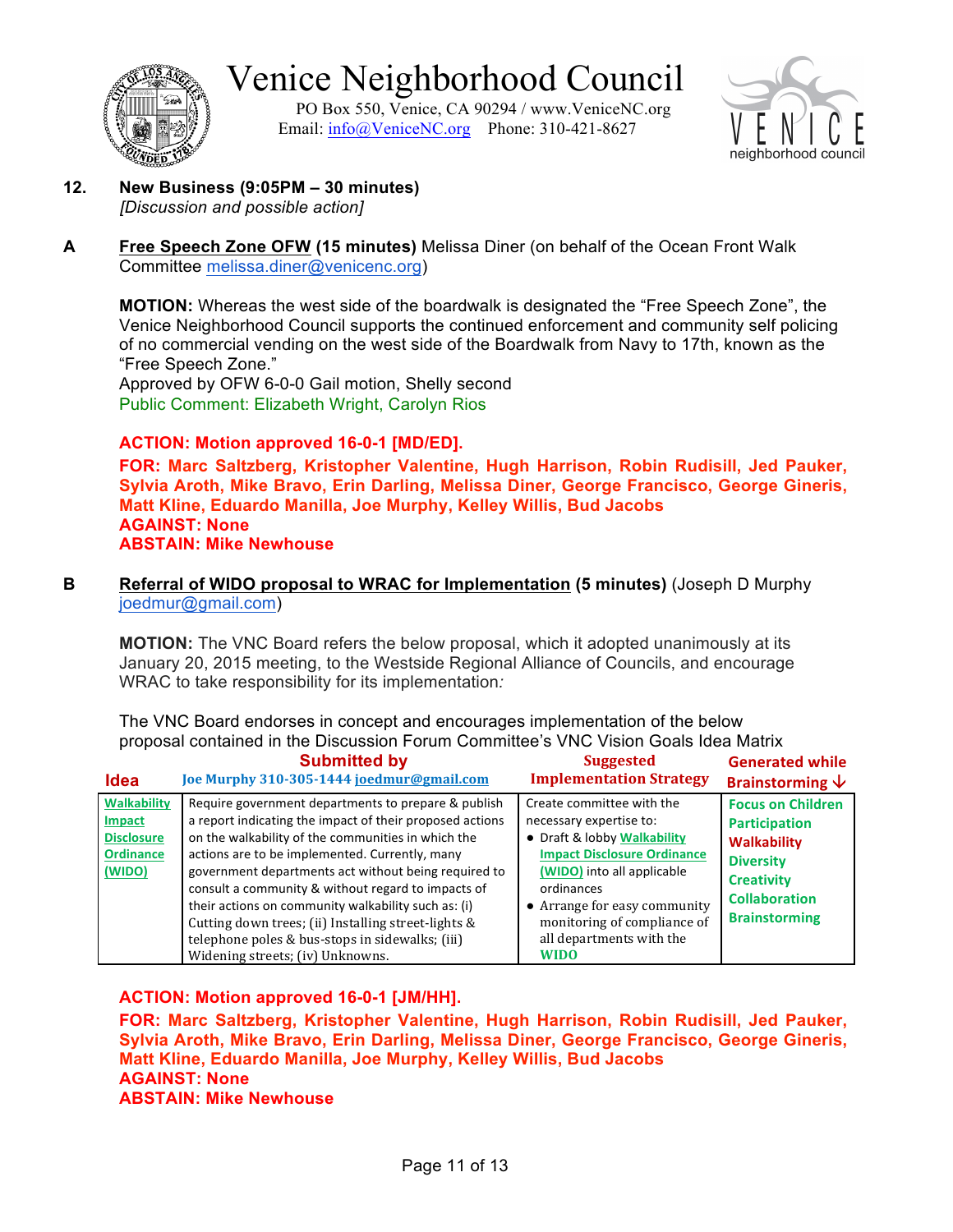

PO Box 550, Venice, CA 90294 / www.VeniceNC.org Email: info@VeniceNC.org Phone: 310-421-8627



**C Bike Path Illumination and Widening** (Melissa Diner on behalf of the Ocean Front Walk Committee melissa.diner@venicenc.org)

**MOTION:** Whereas, the bike path is currently unsafe, hazardous and injury prone, the Venice Neighborhood Council supports the widening of the bike path and the implementation of lighting including glow in the dark, botts dots, striping etc. on the bike path.

Approved by OFW 6-0-0 Shelly Motion, Gail second

Public Comment: Lisa Acok pulled item over environmental concerns, Nick Antonicello, Carolyn Rios

**ACTION: Pulled from consent calendar (7J) Motion approved 14-1-2 [MD/KV].**

**FOR: Marc Saltzberg, Kristopher Valentine, Hugh Harrison, Robin Rudisill, Jed Pauker, Sylvia Aroth, Mike Bravo, Erin Darling, Melissa Diner, George Francisco, Matt Kline, Eduardo Manilla, Joe Murphy, Kelley Willis AGAINST: George Gineris ABSTAIN: Mike Newhouse, Bud Jacobs**

- **13. Treasurers Report (9:35PM - 3 minutes)** (Hugh Harrison on behalf of Budget & Finance Committee, Treasurer@VeniceNC.org) [Discussion and possible action] **[EXHIBIT]**
- **A MOTION:** The Venice Neighborhood Council approves the attached Monthly Expenditure Reports for January 2015. APPROVED by Budget and Finance Committee 4-0-0 on 2/3/15

**ACTION: Motion approved 16-0-1 [HH/JM].**

**FOR: Marc Saltzberg, Kristopher Valentine, Hugh Harrison, Robin Rudisill, Jed Pauker, Sylvia Aroth, Mike Bravo, Erin Darling, Melissa Diner, George Francisco, George Gineris, Matt Kline, Eduardo Manilla, Joe Murphy, Kelley Willis, Bud Jacobs AGAINST: None ABSTAIN: Mike Newhouse**

**14. Board Member Comments on subject matters within the VNC jurisdiction (9:38PM - 5 minutes)**

Kelley Willis needs VNC members to show up, set up, and take down at the Farmer's Market

**16. Adjourn**

**ACTION: Meeting adjourned at 9:40PM 16-0-1 [KV/MS].**

**FOR: Marc Saltzberg, Kristopher Valentine, Hugh Harrison, Robin Rudisill, Jed Pauker, Sylvia Aroth, Mike Bravo, Erin Darling, Melissa Diner, George Francisco, George Gineris, Matt Kline, Eduardo Manilla, Joe Murphy, Kelley Willis, Bud Jacobs AGAINST: None ABSTAIN: Mike Newhouse**